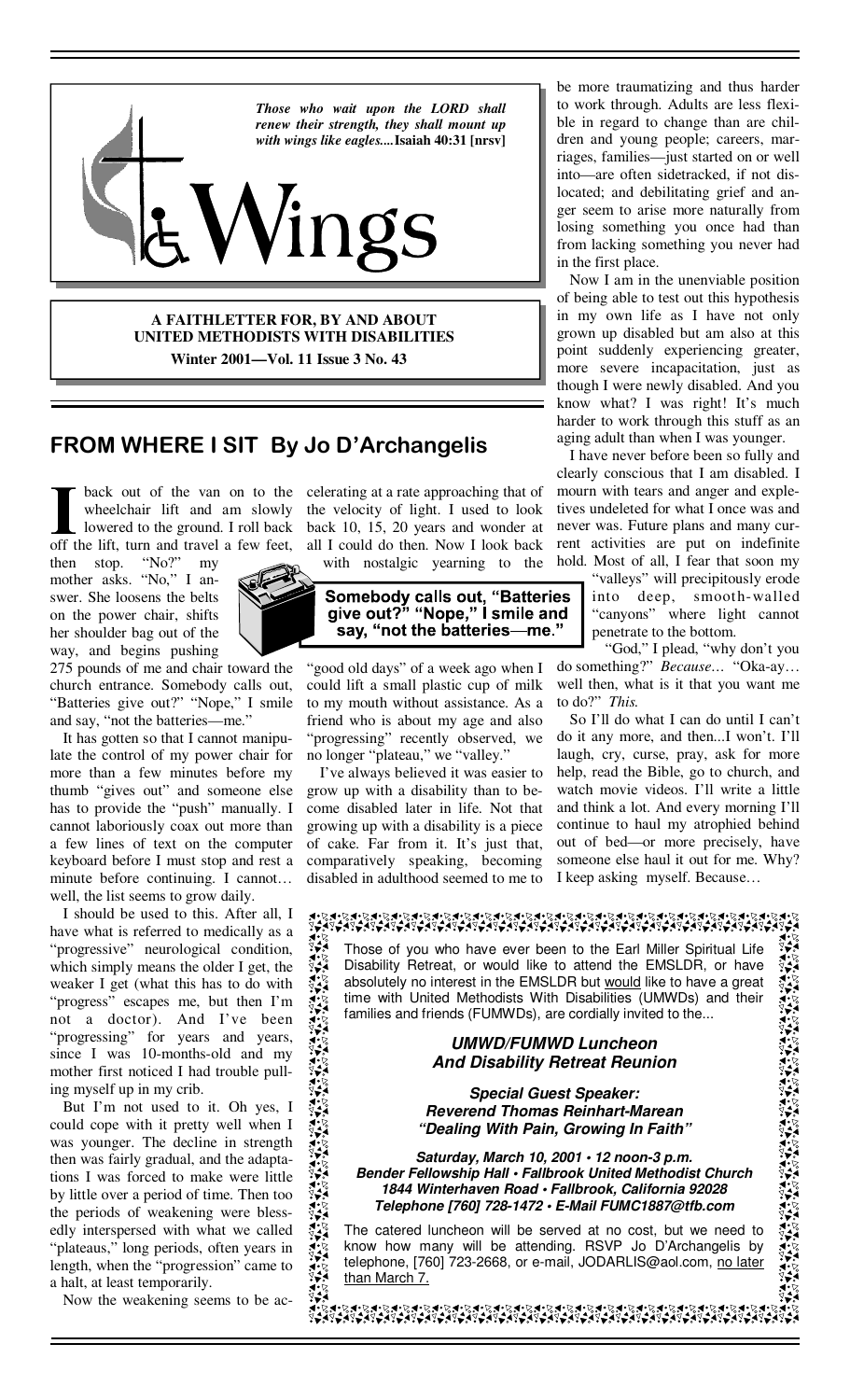

#### **UNINVITED, RELIGION AT MENTAL HEALTH CONFERENCE By Daniel R. Gangler**

aith-based organizations weren't invited to Tipper Gore's conference on mental health [in 1999], but religion got mentioned all the same.

 Mrs. Gore, wife of [then] Vice President Al Gore, moderated the first-ever White House Conference on Mental

H e a l t h , "Working for a Healthy America"...to inform Americans about mental illness, which affects more than 50 million Americans and countless more of their families and friends.

ness.

 Mr. Gore, a Southern Baptist, said, ple." "Faith-based organizations have an im-

the satellite sites or sponsoring one or if they found Jesus, they would have themselves." However, during the three peace in their soul." She said these -hour televised portions, a clinical psy-messages aren't necessarily the case. chologist and a parish nurse spoke "Religion can be a support to people, about the role of religion in mental ill-but it isn't a substitute for what mental However, she said, "When we try to connect with religious communities, we have to educate them because some religious messages communicate to people that if they had enough faith, they wouldn't need to take medication, health treatment can provide for peo-

Commenting earlier in the telecon-

#### **MENTAL ILLNESS AND RELIGION: TRUE OR FALSE**

- Which of the following statements are true and which are false?
- 1. If you pray hard enough and get your relationship with God in order, you will have good mental health.
- 2. Young people cannot be mentally ill; they just go through mood swings.
- 3. Mental illness doesn't happen in a good Christian family.
- 4. Mental illness may happen to someone else, but it won't happen to me because I'm a believer.
- 5. Depression is part of life and can be resolved through prayer without medical treatment. 6. Mental illness is a personal failure, a sin.
- 

All of the above statements are FALSE. Mental illness can strike anyone regardless of race, sex, age or religion. One in five Americans suffers from some form of mental illness requiring medical or psychological—as well as spiritual—treatment at some point in their lives.

 "It is time to bring mental health care into the 21st century and end the stigma and discrimination that have for too long prevented people from seeking the treatment that can help them live healthy, productive lives," said Mrs. Gore.

 The [*United Methodist*] *Review* was informed through a letter from the Vice President's office that "due to severe space limitations, we are unable to accommodate someone (from the faith community) at the Washington site."

 Marsha Scott, deputy assistant to President Clinton, in a letter invited "members of the faith community to visit the federal mental health website (www.mentalhealth.gov)" and asked them to participate by "joining one of

portant role to play in addressing this chologist in Washington. portant role to play in addressing this ference about the role of faith-based or-

 She said she had worked 20 years now claiming 5,000 professional, clinithem during their illness or how their about mental illness." beliefs created problems for them in *For more information, visit the Holston*  their illness.

Keo said: "Messages like you got men-*www.gbgm-umc.org/hcbcs or e-mail Path*tal illness because God is punishing *ways to Promise Ministry: path*you, or you've sinned" can be harmful *ways@inlink.com.*  to a person with a mental illness.

issue (of mental health)." He then in-ganizations, Peggy White, a parish troduced Sister Nancy Keo of the order nurse at All Saints Catholic Church in of the Sacred Heart and a clinical psy-Atlanta, Ga., said that the parish nurse with people having mental illness in cally competent parish nurses who "religious issues" groups. She said the work with the medical needs of their groups allowed people to share how congregations. She said, "Parish nurses their religious beliefs have supported need to educate and dispel the myths is a ten-year-old nationwide movement

**Adapted from the** *United Methodist Review* **[June 25, 1999]**

 Such messages can vary widely. Sr. *Mental Health Ministry Resource website, United Methodist Annual Conference's* 

> **Abridged from the** *United Methodist Review* **[June 25, 1999]. Gangler is Associate Editor.**

**A** non-official, non-profit quarterly newsletter published for, by and about United Methodist adults with disabling conditions 'ings **Founder/Editor Computer Layout Graphic Design Correspondence** Send all correspondence—including original writings, items from other sources, and changes of address—to Jo D'Archangelis, Editor, at **Mailing Address** 592 West Ammunition Road, Apt. 1 Fallbrook, CA 92028 **Telephone/Fax** [760] 723-2668 (please call before faxing) **E-Mail** JODARLIS@aol.com **E-Wings** An e-mail version of Wings posted quarterly in unformatted text without graphics is available by contacting Jo D'Archangelis at JODARLIS@aol.com. **Wings Website** Selected articles from Wings issues 1995-98 may be found at www.satcom.net/mariposa/find\_wings.html. **Donations** Most of the funding for Wings' publication and mailing comes from reader donations. There are no subscription fees. If you think Wings is worth it, please make a check or money order payable to the "Fallbrook United Methodist Church" (or "FUMC"), mark it "Wings Newsletter," and mail it to the church address below. **Basic Angel \$6-\$14 Super Angel \$25-\$49 Awesome Angel \$100 or more Major Angel \$15-\$24 Mega Angel \$50-\$99 Church Address** Fallbrook United Methodist Church 1844 Winterhaven Road Fallbrook, CA 92028 **Church Telephone** [760] 728-1472 **Church Fax**  [760] 728-7433 **Church E-Mail** FUMC1887@tfb.com



**A**dvocating the mere tolerance of difference… is the grossest reformism. Difference must not be merely tolerated, but seen as a fund of necessary polarities between which our creativity can spark like a dialectic. Only then does the necessity for interdependence become unthreatening.

**— Audre Lorde —**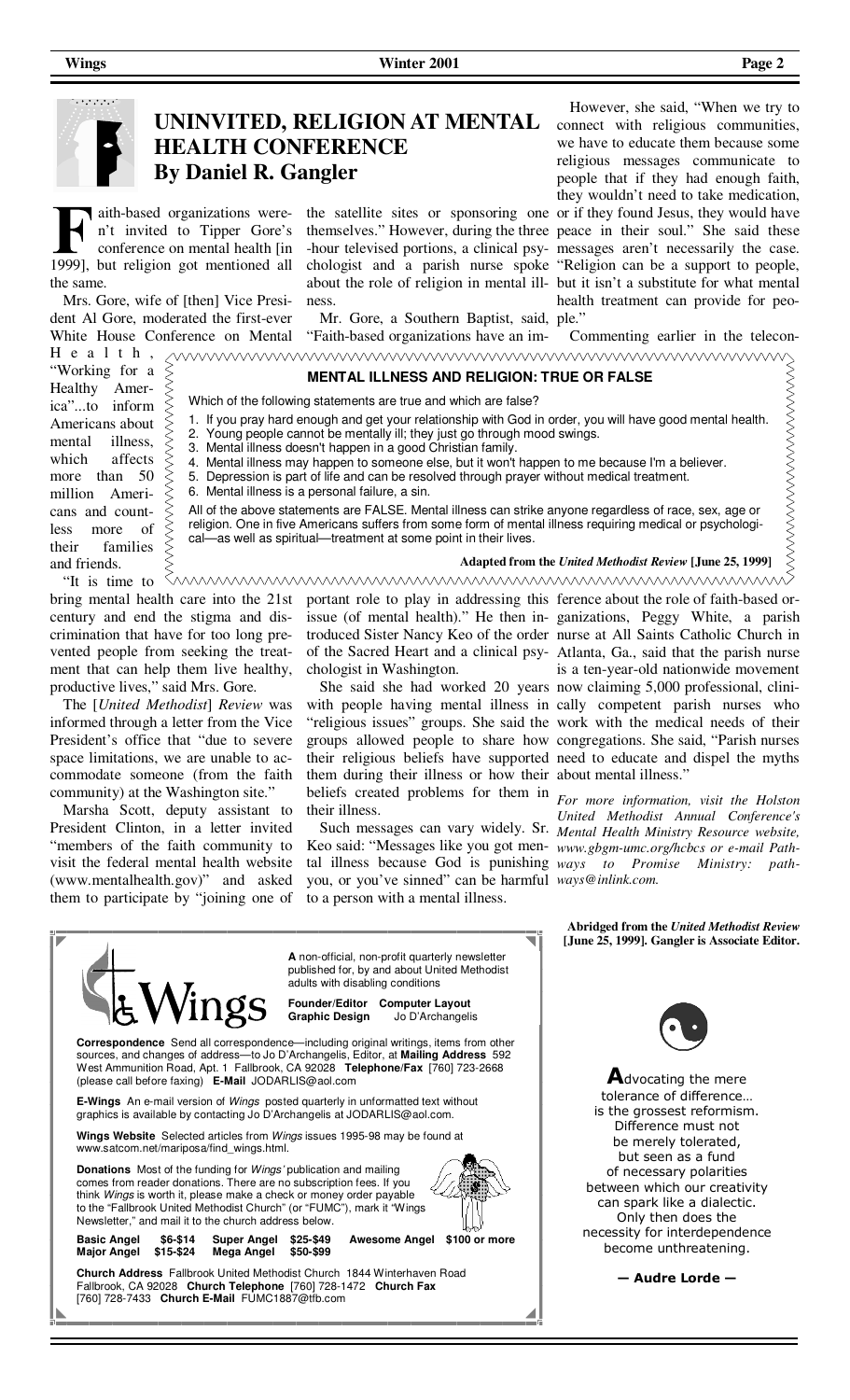# **WORDS OF A STRANGER By Mary Cox-Bilz**

stranger walked up to me one day and said, "I never see people like you out and

about. It's nice that you can enjoy life. I'm just sorry you're crippled." Family and friends never make

excuses for me. Neither does God. My life has been like being on a baseball

team. The Lord is the manager, and I am one of the players.

 "You *can* do it! Step up to the plate

and swing the bat!" God yells loud and clear. How my lips tremble! "God, I'll fail. My arms are weak and deformed. Please don't call me!"

 Those of you who have physical disabilities can relate to what I am saying. Maybe you are stricken with arthritis or migraines that take you to the end of your rope. But disabled or not we all share the crippling illness called "Disbelief."

 Out of money and the rent is due? Panic sets in. Cutbacks have included you. How will you ever make it? A son or daughter is not a believer and you're too angry to pray? Here is a story of my struggle to believe in the faithfulness of God:

 In 1973 I registered as a student at Salisbury State University in Salisbury, Maryland. The university facilities were not wheelchair accessible. It did not make sense to be lifted up a long flight of steps in my motorized wheelchair to speak with the Dean.

Why Salisbury State University? The

idea of visiting this college had constantly nagged me from the time I began to think about furthering my education, and God did not let up. Every waking hour I knew he was telling me to call them for an appointment.

 Problems arose. The overpowering drive to see the Dean began to butt

Questions like "Won't you feel like an oddball, being a minority?" and "Who will hire you after you graduate?" invaded my mind and slowed my efforts.

> heads with fear and doubt. Questions like "Won't you feel like an oddball, being a minority?" and "Who will hire you after you graduate?" invaded my mind and slowed my efforts.

> Friends, has this happened to you? Right before swinging the bat you take your eyes off God and focus on yourself? Anxiety stirred up trouble, and I postponed the call to the university. My sweaty hands got weak; I lost my grip on the bat and dropped it. I cried, "God? Where are you?" and "God has left me! I'm not going to make it."

> The Lord knew I would be born disabled. He had a plan. He hadn't left me; I just wasn't listening. The circumstances I believed to be hopeless were not hopeless. My own foolish thinking had opened the door to imaginings that held no truth. I delayed progress, but God did not give up.

 I finally visited Salisbury State University. Eight weeks later the campus

was made wheelchair-friendly. The Lord had made a way. His mighty work enabled me to become the first student to attend the school in a wheelchair. Good news spreads fast! Two additional students with the same needs joined me that year. All three of us graduated in four years with honors.

 Aren't fear and doubt harmful? I still worry about anything I do not submit to God. Don't you? Today let us give our disabled hands and feet to him. He will also take our feelings of

> inferiority, shame, and false pride. We want to get in on what God is doing in our lives and win the game.

 Remember my telling you about the stranger that felt sorry for me because I was disabled? I asked him to sit down and talk. But he said, "No! I don't like to be around crippled people."

 *Who shall separate us from the love of Christ? Shall tribulation, or distress, or persecution, or famine, or nakedness, or peril, or sword?...Nay, in all these things we are more than conquerors through Him that loved us.* (Romans 8:35, 37 KJV)

**Adapted from** *The Midnight Herald* **(July/ August 1999), original title "A Stranger Said" ©1999 by the author. Cox-Bilz is also author of** *Love, Aunt Alma* **(1999) and** *Your True Friend Always, Louisa* **(2000), White Oaks Creations, Inc. (www. whiteoakscreations.com.);** *Letters In My Casket***, Ebooksonthenet Electronic Publications (www.booksonthe.net); and** *At The Gate Called Beautiful* **(March 2001), Cambridge Books. Cox-Bilz's web page: www.reallygoodauthorsonline.com/MaryCoxBilz/**



### **You Are The Beloved**

**A**ll I want to say to you is "You are the Beloved," and all I hope is that you can hear these words as spoken to you with all the tenderness and force that love can hold. My only desire is to make these words reverberate in every corner of your being—-''You are the Beloved..." Self-rejection is the greatest enemy of the spiritual life because it contradicts the sacred voice that calls us the ''Beloved.'' Being the Beloved

expresses the core truth of our existence.…We are the Beloved. We are intimately loved long before our parents, teachers, spouses, children and friends loved or wounded us. That's the truth of our lives. That's the truth I want you to claim for yourself. That's the truth spoken by the voice that says, ''You are my Beloved."

**— Henri J. Nouwen —**

**From** *Life of the Beloved* **(c) 1992 by Henri J. Nouwen, Crossroad Publishing Co., New York**

**I DO NOT COMPREHEND I** do not comprehend the How of it: The door, thought closed, stands open to walk through. Within the lamps of trust and peace are lit And cast their glow upon the sullen dew. Here trust declares to all that I am free To set for other hearts the songs I'd sing. I needn't covet gifts; there's given me A heart that knows from whom all blessings spring. Together we shall mend my doubting ways, And time at last will tell her little truth That life is more than just the wrack of days And dreams are not the captive pride of youth. And when the lamps of life and light burn low, Then faith and hope and trust will match their glow. **— Marie Lovell Perrott — Perrot is vision-impaired and lives in La Mesa, Calif.**